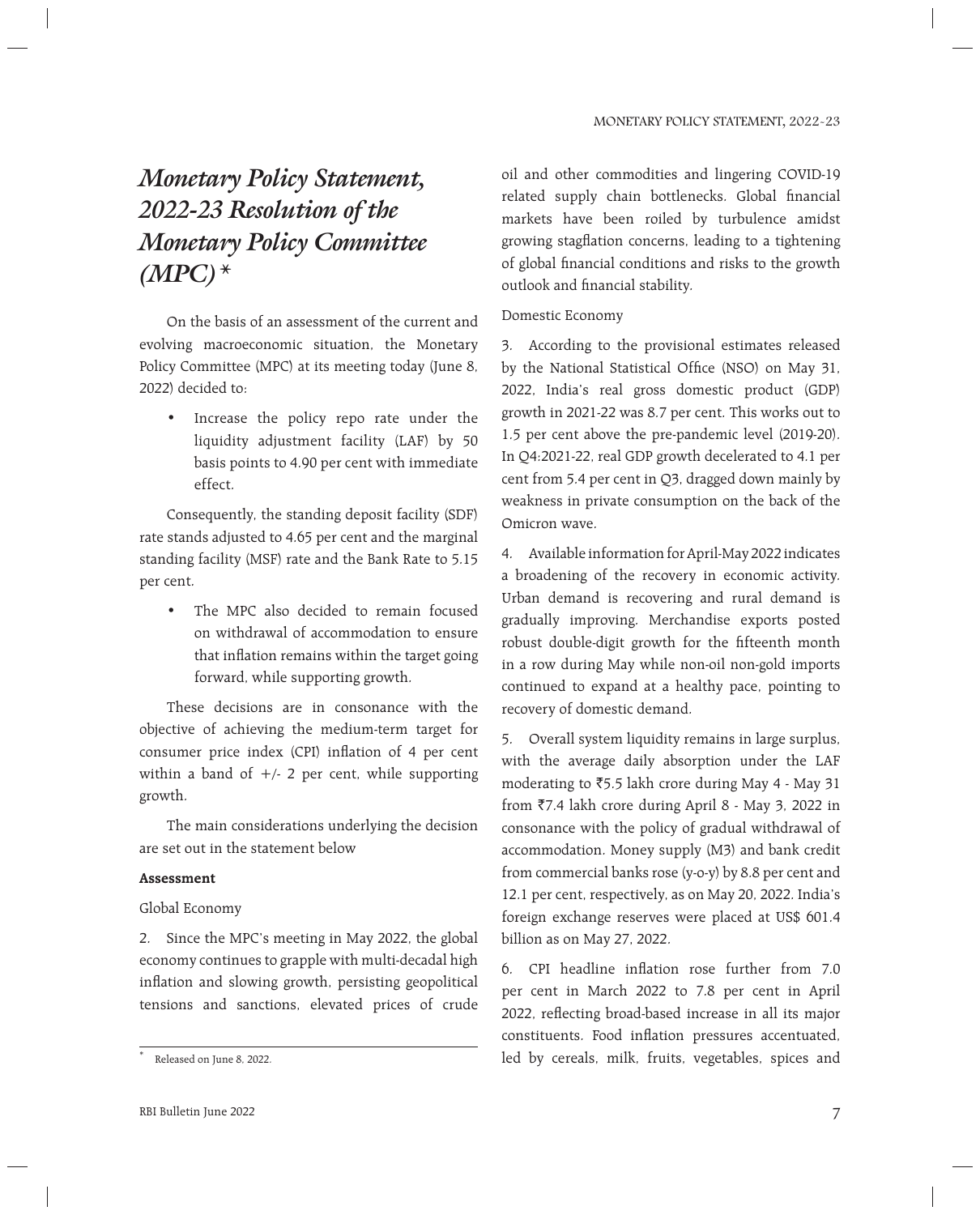prepared meals. Fuel inflation was driven up by a rise in LPG and kerosene prices. Core inflation (i.e., CPI excluding food and fuel) hardened across almost all components, dominated by the transport and communication sub-group.

### **Outlook**

7. The tense global geopolitical situation and the consequent elevated commodity prices impart considerable uncertainty to the domestic inflation outlook. The restrictions on wheat exports should improve the domestic supplies but the shortfall in the rabi production due to the heat wave could be an offsetting risk. The forecast of a normal southwest monsoon augurs well for the kharif agricultural production and the food price outlook. Edible oil prices remain under pressure on adverse global supply conditions, notwithstanding some recent correction due to the lifting of export ban by a major supplier. Consequent to the recent reduction in excise duties, domestic retail prices of petroleum products have moderated. International crude oil prices, however, remain elevated, with risks of further pass-through to domestic pump prices. There are also upside risks

from revisions in the prices of electricity. Early results from manufacturing, services and infrastructure sector firms polled in the Reserve Bank's surveys expect further input and output price pressures going forward. Taking into account these factors, and on the assumption of a normal monsoon in 2022 and average crude oil price (Indian basket) of US\$ 105 per barrel, inflation is now projected at 6.7 per cent in 2022-23, with Q1 at 7.5 per cent; Q2 at 7.4 per cent; Q3 at 6.2 per cent; and Q4 at 5.8 per cent, with risks evenly balanced (Chart 1).

8. The recovery in domestic economic activity is gathering strength. Rural consumption should benefit from the likely normal south-west monsoon and the expected improvement in agricultural prospects. A rebound in contact-intensive services is likely to bolster urban consumption, going forward. Investment activity is expected to be supported by improving capacity utilisation, the government's capex push, and strengthening bank credit. Growth of merchandise and services exports is set to sustain the recent buoyancy. Spillovers from prolonged geopolitical tensions, elevated commodity prices, continued supply bottlenecks and tightening global